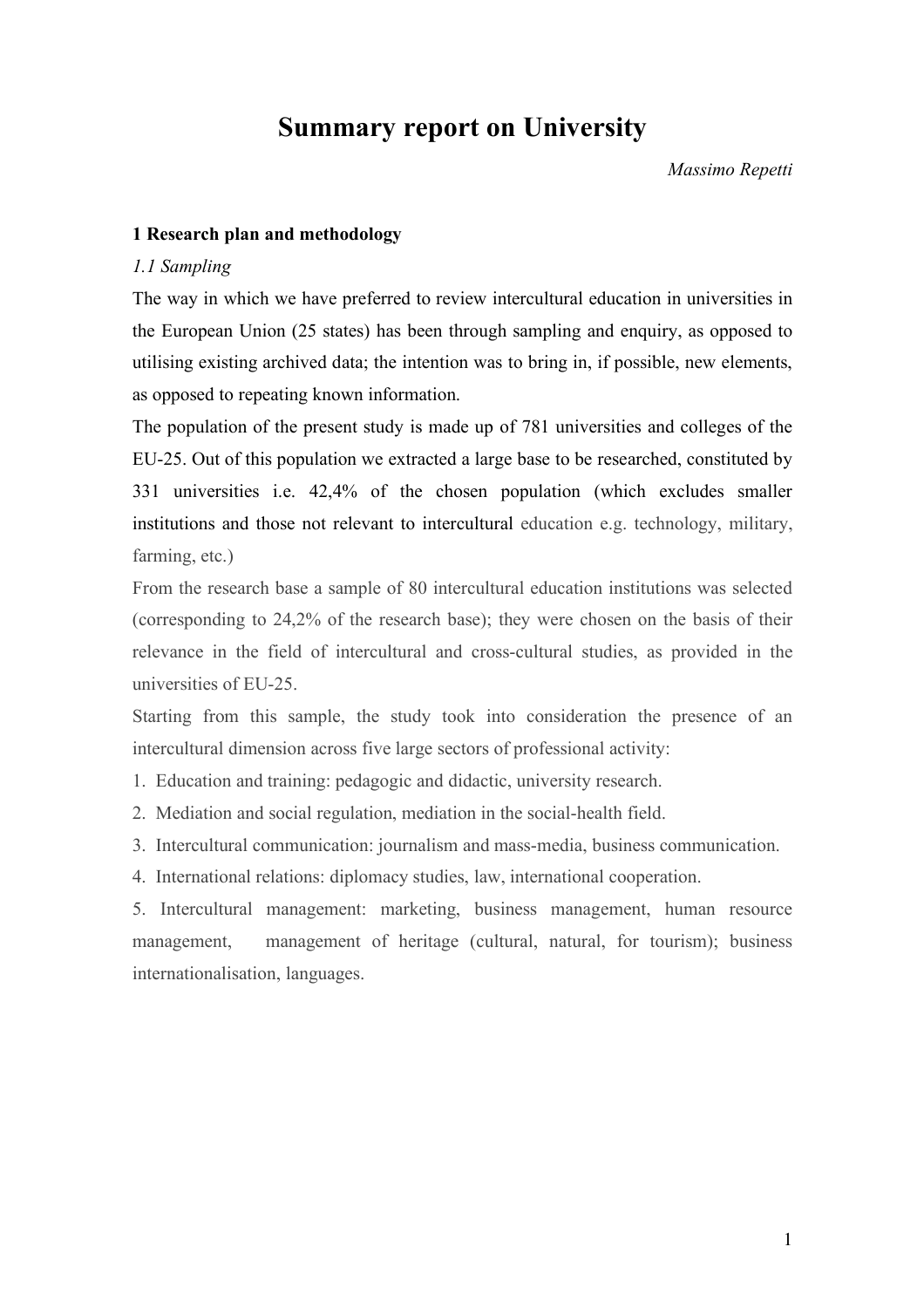# **2. Localisation offered in the subject studies**

# *2.1 Education: intercultural competence in pedagogy and university research*

Within the field of pedagogy and scientific university research in the EU-25, data acquisition reveals there to be a training path with a multidisciplinary perspective. Its aims are:

- to contextualise the students' reference frame, encouraging the move from ethno-centrism to ethno-relativism;
- to develop the students' capacity for observation and innovative problem solving within their professional sectors, through the knowledge and appreciation of cultural differences.

In the field of education and research, there coexist two main training paths, whose respective goals are:

- the development of tools for collaboration between universities, with the aim of encouraging exchange of skills and the creation of a homogenous university system (e.g. project Comenius 2004/2006 *EMIL- Europäisches Modularprogramm für interkulturelles Lernen in der Lehreraus und fortbildung* promoted by the Institut für Interkulturelle Kommunikation der Ludwigmaximilians-Universität München (Germany);
- the definition and theoretical-methodological development of tools for intercultural practice in the professional field of teaching.

## *2.2 Intercultural mediation in the health sector*

In the educational field of intercultural mediation and social-health, the research has found a series of reflections and practices aimed at the management of situations which display intercultural exchange and ethnic identification. The institutionalisation of intercultural approaches in mediation encourages the development of localised actions in the field of social integration of immigrants, who face complex social expectations: There are two main paths:

- Intercultural mediation with a social perspective, operating in the field of integration, assimilation and marginalisation;
- Intercultural mediation in the health sector, operating in the psycho-social and ethno-psychiatric field.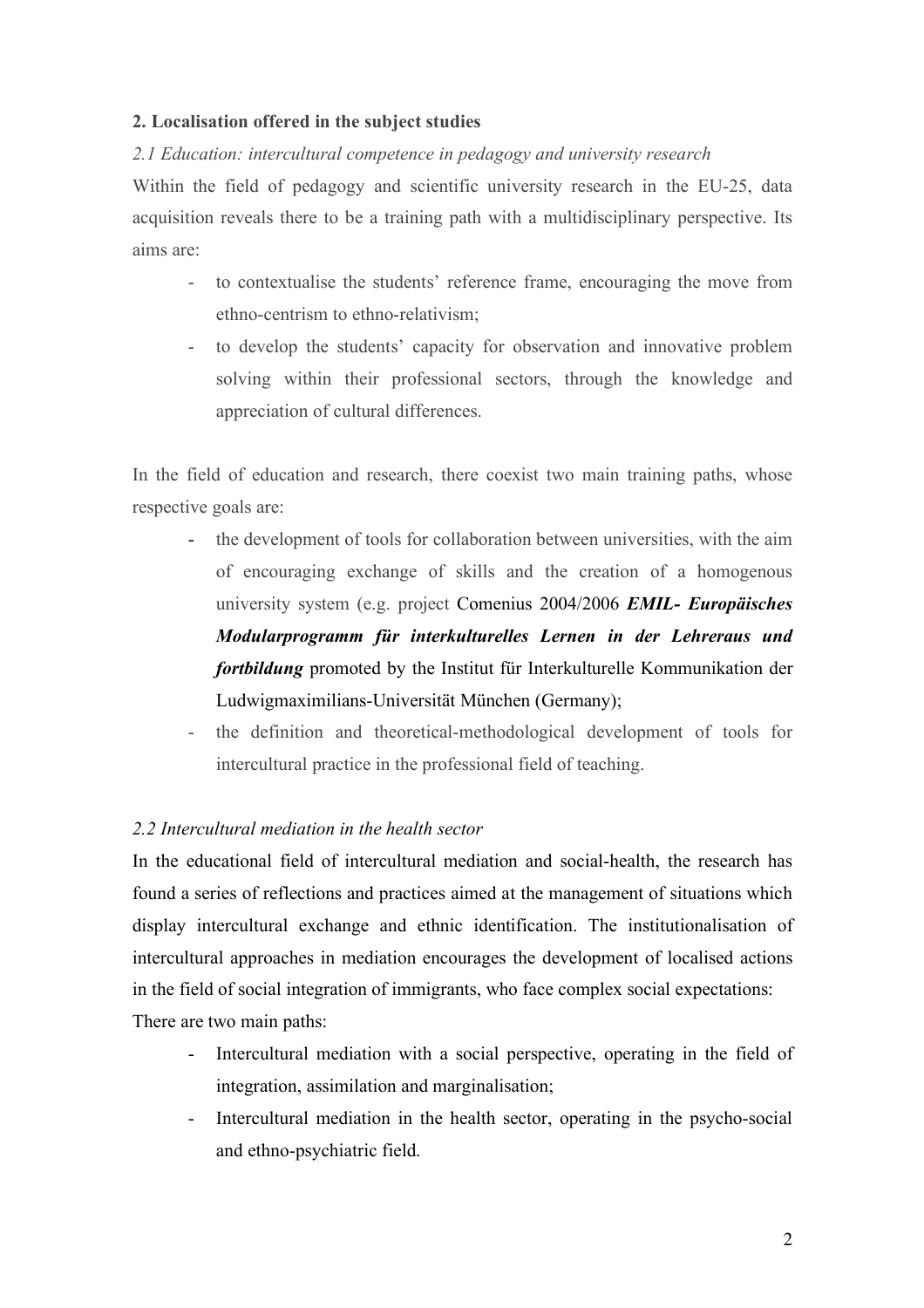## *2.3 Intercultural communication*

The common area of interest in intercultural communication includes the discipline of human, social, and communication sciences; the areas of research and training place themselves in relation to the language of mass media, the discourse on truth, the relations between small linguistic communities, and xenophobia: the research also utilises the knowledge of innovative currents in communication sciences, such as the study of mass-media.

There are 3 great areas of application within intercultural communication:

- Mass-media oriented communication (journalism, advertising, audiovisual and multimedia productions); on this matter see the degree course (Ba Hons programme) *Performing Arts: community development* of the University of East London (United Kingdom);
- Communication in the management of international and commercial relations;
- Communication in language training.

## *2.4 The intercultural aspect in international relations*

Training in intercultural aspects of international relations implies a "dialogic learning" in respect to people from other countries, the mediation of cultural conflicts, the understanding of one's own culture and that of the other, the interrelation between them, and a cooperation beyond cultural barriers.

More precisely, intercultural training has an impact on the following:

- Law studies in the fields of intercultural legal studies, social legal studies, international law, human rights and humanitarian law;
- Training relating to international cooperation in the sectors of: international aid, conflict resolution and peace studies, research on migrations and intercultural relations, diversity management;
- Diplomatic studies in the fields of: constitutional and administrative law, diplomatic and consular law, systemic global development, mediation in international relations: on this matter see the University training MA Social Sciences **Global Studies Programme** at the Institut für Soziologie dell'Albert-Ludwigs-Universität Freiburg (Germany).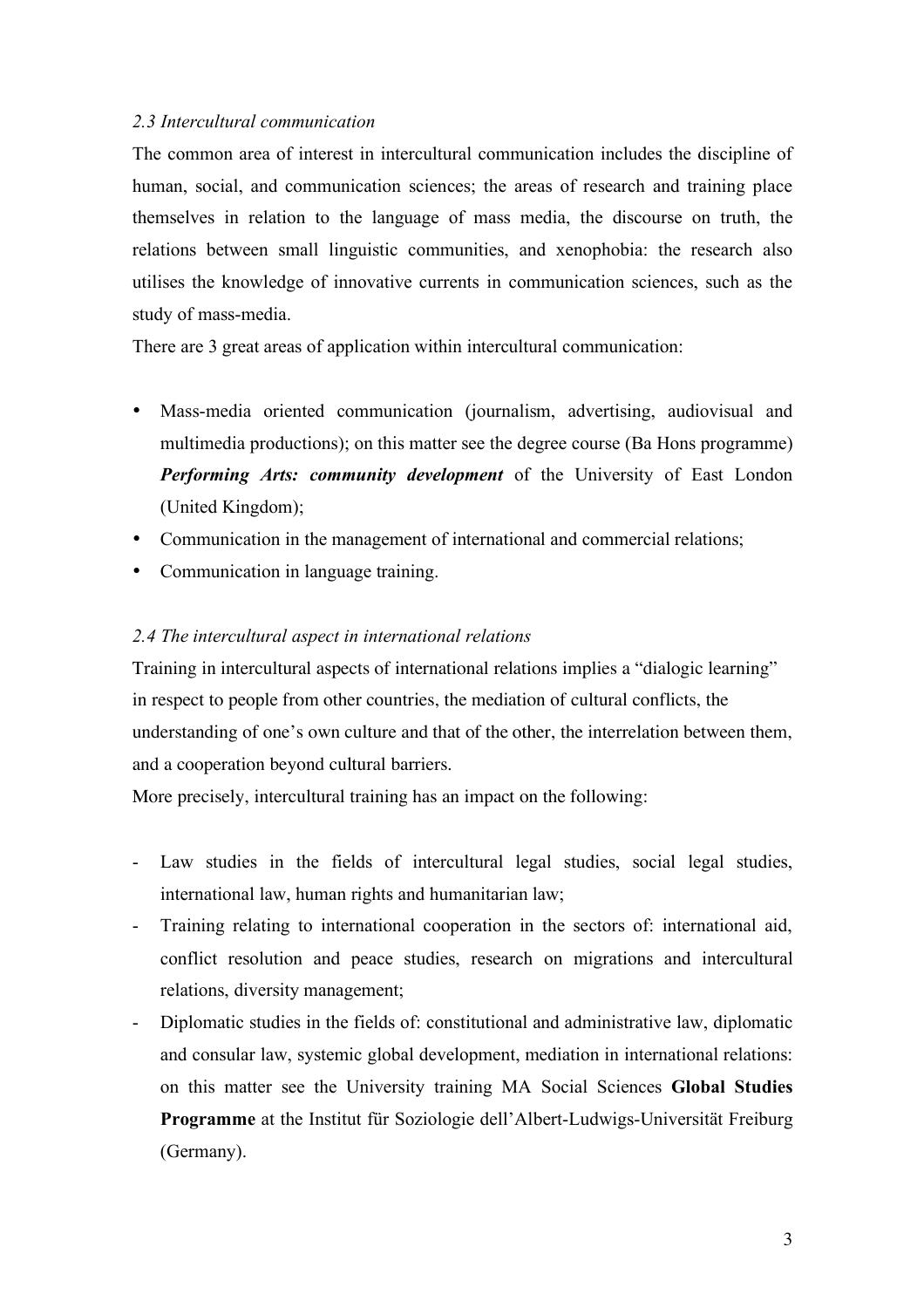#### *2.5 Intercultural management within business internationalisation*

The collected data within the universities of EU-25 has shown numerous examples of intercultural formation (*intercultural training*, *cross-cultural training*) oriented towards the world of business.

Intercultural skills are considered as resources that are useful to the foreign expansion of businesses, with a direct effect on the balance between the prospects of development and the risks of operations in new markets.

The success of businesses resides in the ability to see cultural difference as an opportunity to be learnt and used; and in the capacity in developing an intercultural competence as part of one's business communication skills.

Intercultural training can have a diversified educational approach, based on the experiences and aims of the student: the cultural contents can be more or less specific, based on 'diversity management', on the evaluation of the role played by cultural differences in the determination of business management practices, and on the appreciation of social capital.

There are two large areas in which intercultural management and business internationalisation are practiced:

- marketing, management and cultural training, business communication, business internationalization;
- management of heritage sites (cultural, natural, for tourism)

## **3 Thematic balance**

## *3.1 Transnational networks and collaborations between Universities*

The analysis of the universities' capacity and tendency to form transnational relationships has been conducted on the basis of Comenius, from the Socrates programme: this is the EU's most important initiative for supporting intercultural education. The reason Comenius is of interest in our research lies in the fact that it is open to schools of all kinds and levels: it therefore allows us to examine how universities of the EU-25 participate in European programmes, and the degree of their involvement (as partners or leaders). In the last three years of its running, Comenius has funded 153 projects.

On 153 projects, the research has found that only 19 of them involved universities dealing with intercultural matters (that's 12,4% of all Comenius projects between 2003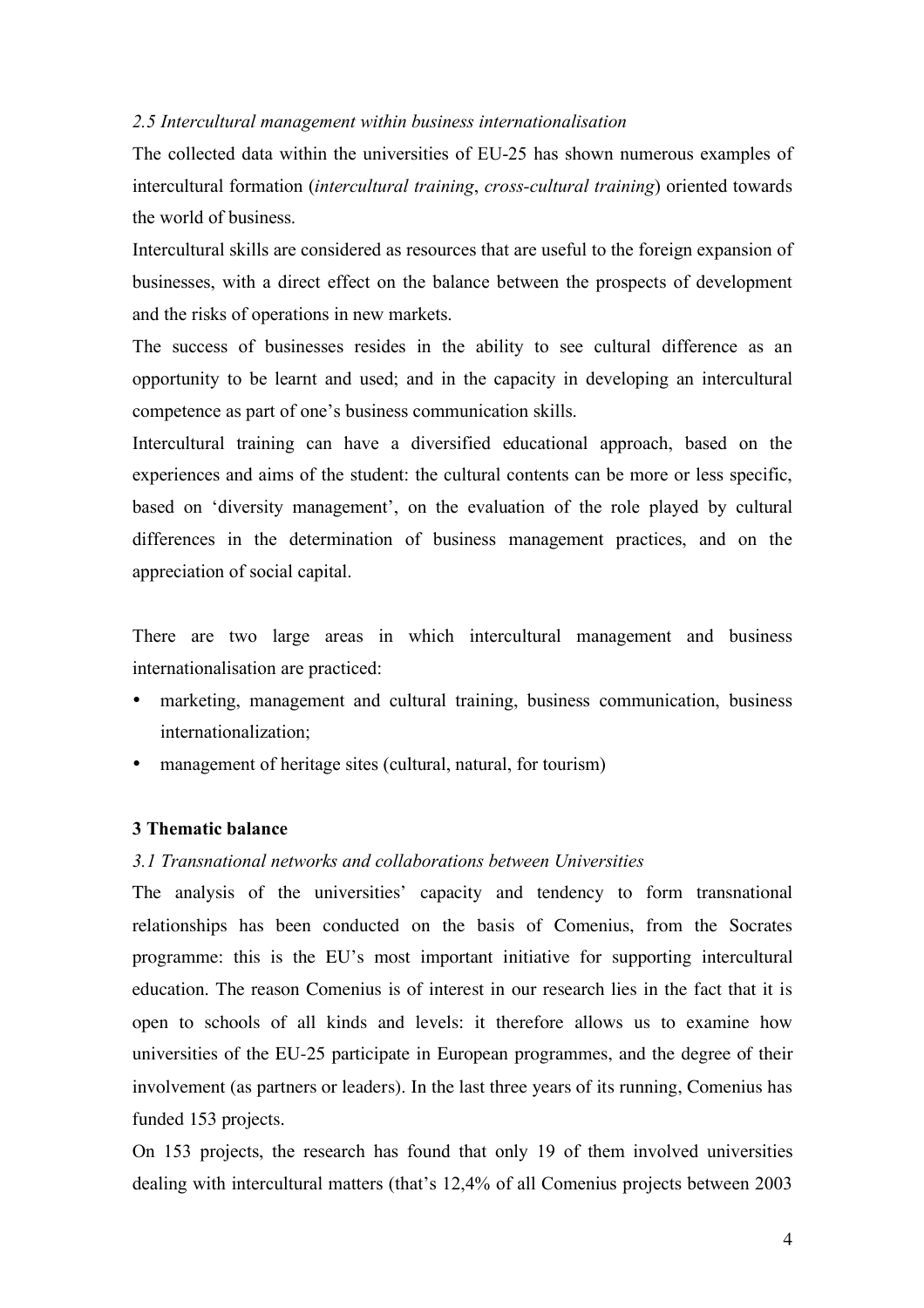and 2005); amongst them, only 8 were promoted by a university of the EU-25 (5,2% of the total).

This has to be compared to the number of relevant institutions (keeping in mind that the selected population of the study is made of 781 Universities and colleges – see 1.2.1); also, one of the 3 initiatives is designed for transnational projects for immigrant and intercultural education.

The data also shows the difficulty faced by universities of the EU-25 in collaborating within the Programme, as well as the even greater difficulty they have in promoting and managing the initiative.

## *3.2 Thematic balance: surveying constants and key elements*

## *3.2.1 Reference areas for developing theory and methodology*

In most cases, the development of theory and methodology within intercultural practices is guided by the theoretical and methodological developments carried out in the research that privileges the relationships between perception, cognition (thought, reasoning) and culture: these take place mainly in the faculties of Social Science and Cognitive Psychology, in so far as these disciplines deal with strategies of dialogue and integration among different cultural communities.

## *3.2.2 Constants within intercultural education*

The research carried out for *Interculture Map* has allowed us to identify a few constants within intercultural education:

- 1. The decrease of the distance between the approaches of educational systems, university curricular, and the representations of the different dominants within single countries;
- 2. The growing appreciation of the plurality of languages and cultures;
- 3. The appreciation of a formalised education for those specialising in the intercultural field, often through long distance teaching, especially in regards to languages;
- 4. The existence of an intercultural approach within global contexts (e.g. **Global studies programme**, Albert-Ludwigs-Universität Freiburg, see above), and in local contexts (e.g. **BA Performing Arts**, University of East London, see above), operating in contexts of everyday activity.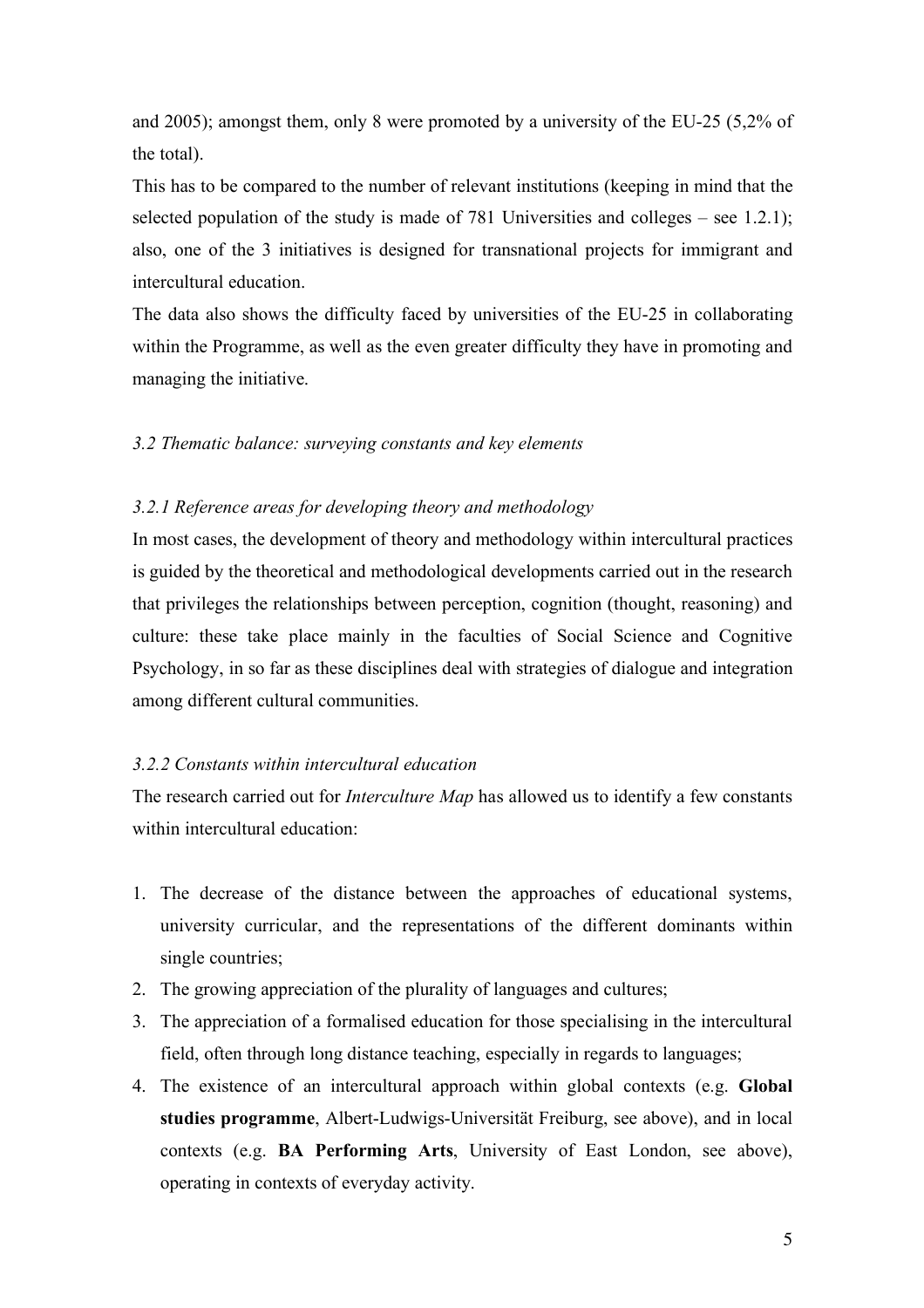5. From a theoretical-methodological point of view: the participation of intercultural research projects in the change of perspective which is taking place within social and political sciences, where the attention is shifting away from the content of a culture to its borders; and where social agents are seen as representing their own cultural complexity.

# *3.2.3 Criticism of intercultural formation*

Many specialists' contributions have highlighted the way in which intercultural education in Europe can be considered as an incomplete field. Cristina Allemann-Ghionda (1999) in particular has underlined how "only rarely are the different intercultural education models put into practice in the Educational establishments in Western Europe, which are historically organised around a mono-linguistic and monocultural approach."

Another recurring criticism is aimed at intercultural praxis within local contexts. Without denying any *savoir-faire*, it is generally admitted that the presence of the operator on the ground crease an artificial situation compared to the everyday life of "Other" subjects, thus opening the road towards stereotypes and false understanding.

## *3.2.4 Future projections fro intercultural education*

The constant presence of certain theoretical aspects in intercultural education within the universities of the EU-25 brings to light some key elements which will presumably have an influence in the years to come:

- 1. Enlargement: a shift from looking at inter-ethnic relations to looking at the differences in the social and cultural field;
- 2. Intercultural competence: learning skills that are useful to meeting another within an intercultural context, such as flexibility and an open mind;
- 3. Inclusive identity: the effort towards the development of skills which tend to orient and define themselves in relation to a "multi-referential" world.

Massimo Repetti is Content editor of The AnthroGlobe Journal (USA), and author for Elsevier Science Publisher, Fitzroy Dearborn Publisher, Routledge, and for many Europeans journals on cultural identity issue.